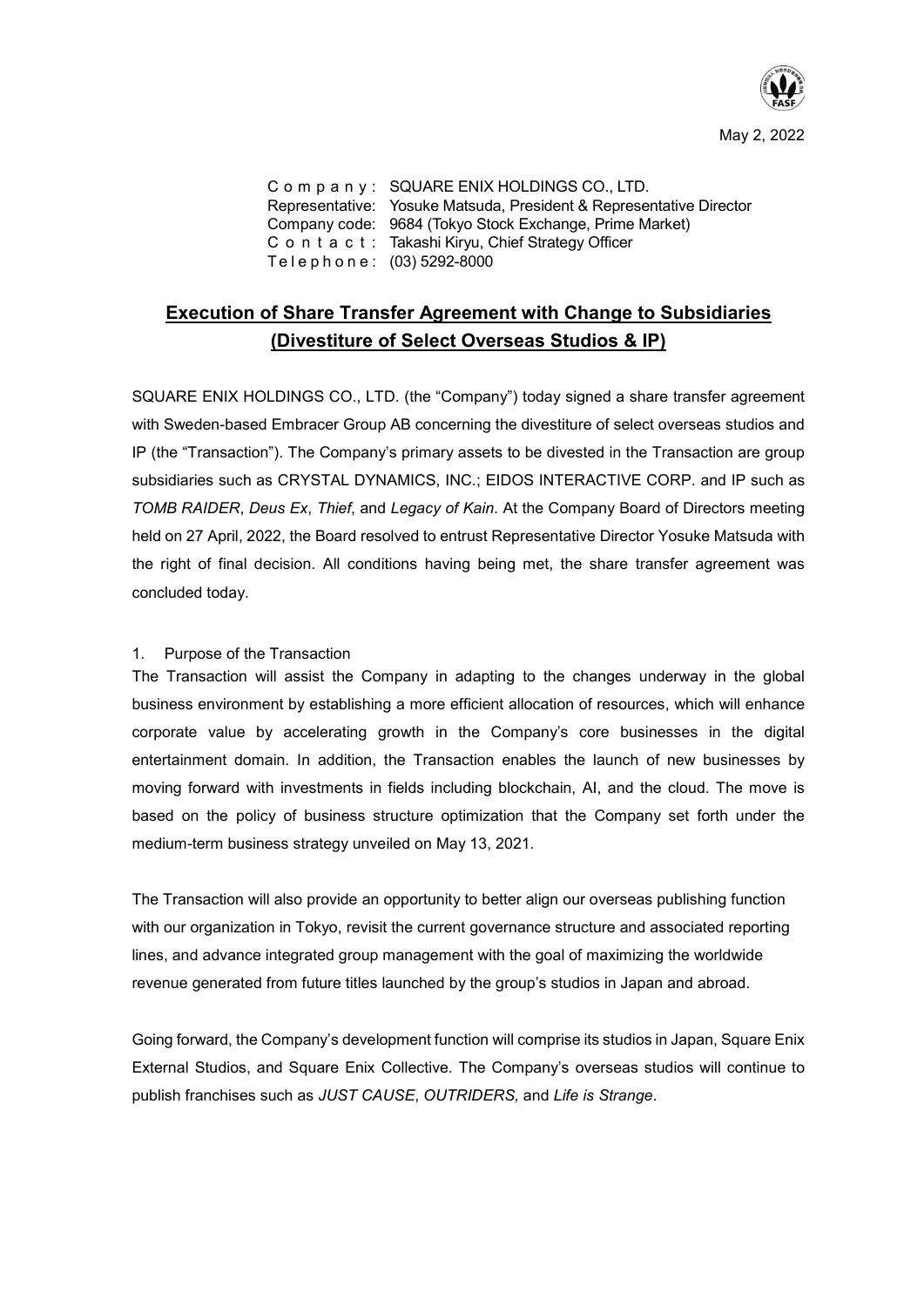

2. Primary companies, IP to be divested

# **a. Primary companies to be divested**

| (1) | Company name                              | CRYSTAL DYNAMICS, INC.                                      |                |                                                                                 |            |
|-----|-------------------------------------------|-------------------------------------------------------------|----------------|---------------------------------------------------------------------------------|------------|
| (2) | Headquartered                             | 1400A Seaport Boulevard, Suite 300 Redwood City, California |                |                                                                                 |            |
|     |                                           | 94063 USA                                                   |                |                                                                                 |            |
| (3) | Name and title of                         | Rogers Philip Timo, Director                                |                |                                                                                 |            |
|     | representative                            |                                                             |                |                                                                                 |            |
| (4) | <b>Business description</b>               | Planning and development of entertainment products          |                |                                                                                 |            |
| (5) | Stated capital                            | US\$40 million                                              |                |                                                                                 |            |
| (6) | Established                               | July 8, 1992                                                |                |                                                                                 |            |
| (7) | Major shareholder &<br>shareholding ratio | Eidos, Inc., 100%                                           |                |                                                                                 |            |
| (8) | Relationships                             | The Company indirectly owns 100% of the shares<br>Capital   |                |                                                                                 |            |
|     | between parties                           | relationship                                                |                | outstanding in Crystal Dynamics, Inc                                            |            |
|     |                                           | Personal                                                    | Not applicable |                                                                                 |            |
|     |                                           | relationship                                                |                |                                                                                 |            |
|     |                                           | <b>Business</b>                                             |                | Plans and develops content for publication by                                   |            |
|     |                                           | relationship                                                |                | group subsidiaries                                                              |            |
|     |                                           | Applicability<br>related<br>to                              |                | Crystal Dynamics, Inc. is a third-generation<br>subsidiary of the Company.      |            |
|     |                                           | parties                                                     |                |                                                                                 |            |
| (9) |                                           |                                                             |                | Business and financial performance over the most recent three years (USD\$'000) |            |
|     | Fiscal year                               | March 2019                                                  |                | March 2020                                                                      | March 2021 |
|     | Total equity                              |                                                             | (144)          | 2,410                                                                           | 5,750      |
|     | <b>Total assets</b>                       |                                                             | 19,000         | 17,927                                                                          | 22,889     |
|     | share<br>Equity<br>per<br>(USD\$)         |                                                             | (1.44)         | 24.10                                                                           | 57.50      |
|     | Revenue                                   |                                                             | 66,923         | 81,144                                                                          | 92,277     |
|     | Operating income                          | 2,856                                                       |                | 3,465                                                                           | 3,876      |
|     | Ordinary income                           |                                                             | 2,202          | 2,681                                                                           | 3,592      |
|     | Net income                                |                                                             | 2,148          | 2,554                                                                           | 3,340      |
|     | Earnings per share                        |                                                             | 21.48          | 25.54                                                                           | 33.40      |
|     | (USD\$)                                   |                                                             |                |                                                                                 |            |
|     | Dividend per share                        |                                                             |                |                                                                                 |            |
|     | (USD\$)                                   |                                                             |                |                                                                                 |            |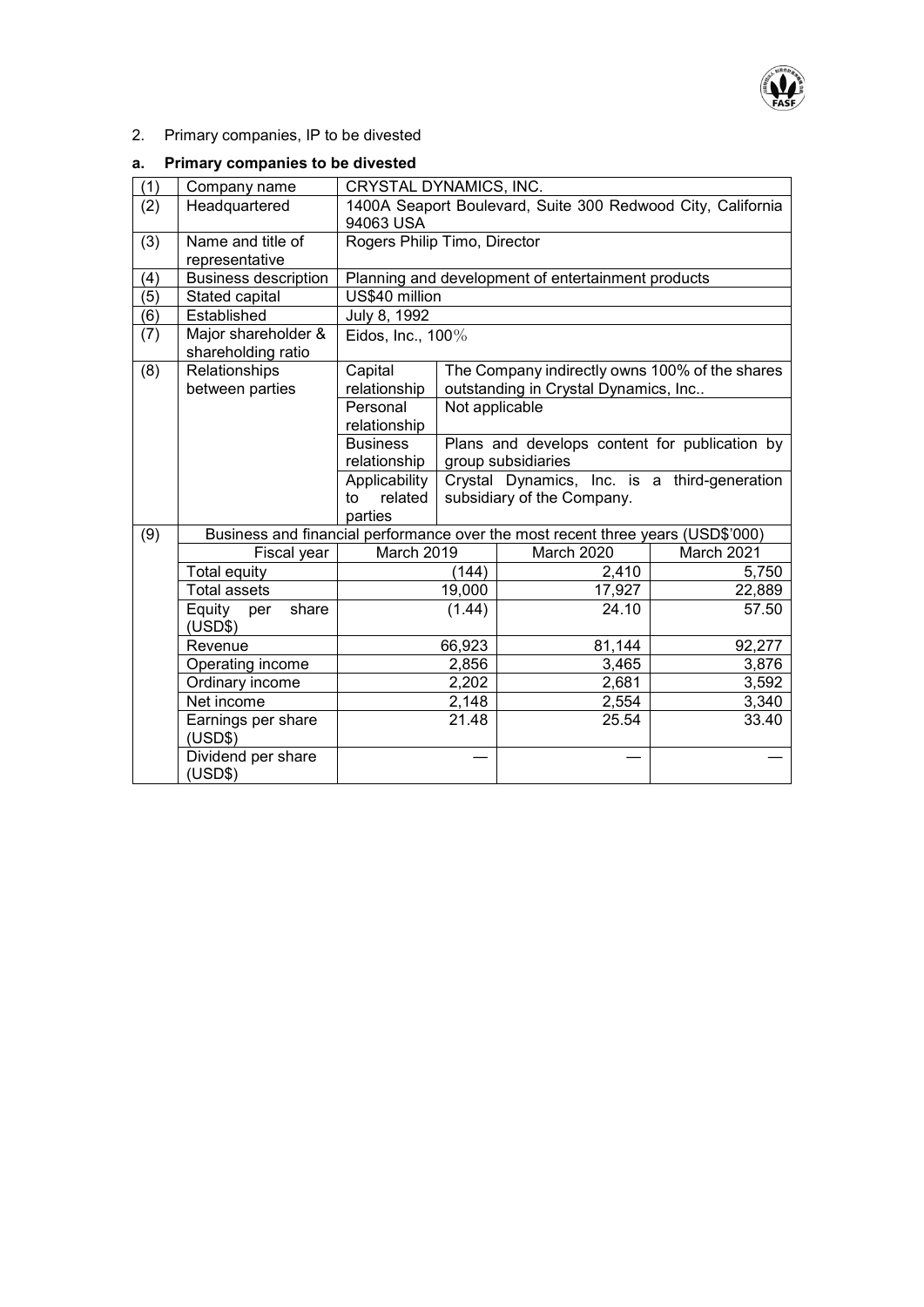

| (1) | Company name                              | EIDOS INTERACTIVE CORP.                                                         |                                                             |                                               |            |
|-----|-------------------------------------------|---------------------------------------------------------------------------------|-------------------------------------------------------------|-----------------------------------------------|------------|
| (2) | Location                                  | 400 De Maisonneuve Boulevard West, 6th Floor, Montreal QC<br>H3A 1L4, Canada    |                                                             |                                               |            |
| (3) | Name and title of                         | Rogers Philip Timo, Director                                                    |                                                             |                                               |            |
|     | representative                            |                                                                                 |                                                             |                                               |            |
| (4) | <b>Business description</b>               |                                                                                 | Planning and development of entertainment products          |                                               |            |
|     |                                           |                                                                                 | (Development studios: Eidos-Montréal, Square Enix Montréal) |                                               |            |
| (5) | Stated capital                            | CAN\$6.2 million                                                                |                                                             |                                               |            |
| (6) | Established                               | March 5, 2007                                                                   |                                                             |                                               |            |
| (7) | Major shareholder &<br>shareholding ratio | Square Enix Ltd., 100%                                                          |                                                             |                                               |            |
| (8) | Relationships                             | Capital                                                                         | The Company indirectly owns 100% of the shares              |                                               |            |
|     | between parties                           | relationship                                                                    |                                                             | outstanding in Eidos Interactive Corp         |            |
|     |                                           | Personal                                                                        | Not applicable                                              |                                               |            |
|     |                                           | relationship                                                                    |                                                             |                                               |            |
|     |                                           | <b>Business</b>                                                                 |                                                             | Plans and develops content for publication by |            |
|     |                                           | relationship                                                                    |                                                             | group subsidiaries.                           |            |
|     |                                           | Applicability                                                                   |                                                             | EIDOS INTERACTIVE CORP. is a second-          |            |
|     |                                           | related<br>to                                                                   |                                                             | generation subsidiary of the Company.         |            |
|     |                                           | parties                                                                         |                                                             |                                               |            |
| (9) |                                           | Business and financial performance over the most recent three years (CAN\$'000) |                                                             |                                               |            |
|     | Fiscal year                               | March 2019                                                                      |                                                             | March 2020                                    | March 2021 |
|     | <b>Total equity</b>                       |                                                                                 | 28,491                                                      | 29,550                                        | 30,198     |
|     | <b>Total assets</b>                       |                                                                                 | 64,841                                                      | 96,484                                        | 88,373     |
|     | Equity<br>share<br>per<br>(CAN\$)         |                                                                                 | 45.95                                                       | 47.66                                         | 48.71      |
|     | Revenue                                   | 73,203                                                                          |                                                             | 75,635                                        | 99,857     |
|     | Operating income                          | 2,963                                                                           |                                                             | 3,270                                         | 4,079      |
|     | Ordinary income                           | 3,112                                                                           |                                                             | 1,954                                         | 3,072      |
|     | Net income                                | 5,318                                                                           |                                                             | 1,059                                         | 647        |
|     | Earnings per share<br>(CAN\$)             |                                                                                 | 8.58                                                        | 1.71                                          | 1.04       |
|     | Dividend per share<br>(CAN\$)             |                                                                                 |                                                             |                                               |            |

# **b. Primary IP to be divested**

*TOMB RAIDER*, *Deus Ex*, *Thief*, and *Legacy of Kain* franchises, among others

|     | Company name                              | <b>Embracer Group AB</b>                                                                                                                                                                      |        |  |
|-----|-------------------------------------------|-----------------------------------------------------------------------------------------------------------------------------------------------------------------------------------------------|--------|--|
| (2) | Headquartered                             | Älvgatan 1 Karlstad Sweden                                                                                                                                                                    |        |  |
| (3) | Name and title of<br>representative       | Lars Wingefors, Co-founder & Group CEO                                                                                                                                                        |        |  |
| (4) | <b>Business description</b>               | Embracer Group is the parent company of businesses developing<br>and publishing PC, console, mobile and board games and other<br>related media for the global gaming and entertainment market |        |  |
| (5) | Stated capital                            | 1.3 million Swedish Krone                                                                                                                                                                     |        |  |
| (6) | Established                               | 2011                                                                                                                                                                                          |        |  |
| (7) | Total equity                              | 27,165 million Swedish Krone (as of end-March 2021)                                                                                                                                           |        |  |
| (8) | <b>Total assets</b>                       | 33,752 million Swedish Krone (as of end-March 2021)                                                                                                                                           |        |  |
| (9) | Major shareholder &<br>shareholding ratio | Lars Wingefors<br>AB                                                                                                                                                                          | 28.39% |  |
|     | (as of end-March                          | S3D Media Inc.                                                                                                                                                                                | 9.07%  |  |
|     | 2021)                                     | Swedbank Robur<br>Fonder                                                                                                                                                                      | 5.94%  |  |
|     |                                           | Canada Pension                                                                                                                                                                                | 5.94%  |  |

3. Profile of counterparty to the Stock Transfer